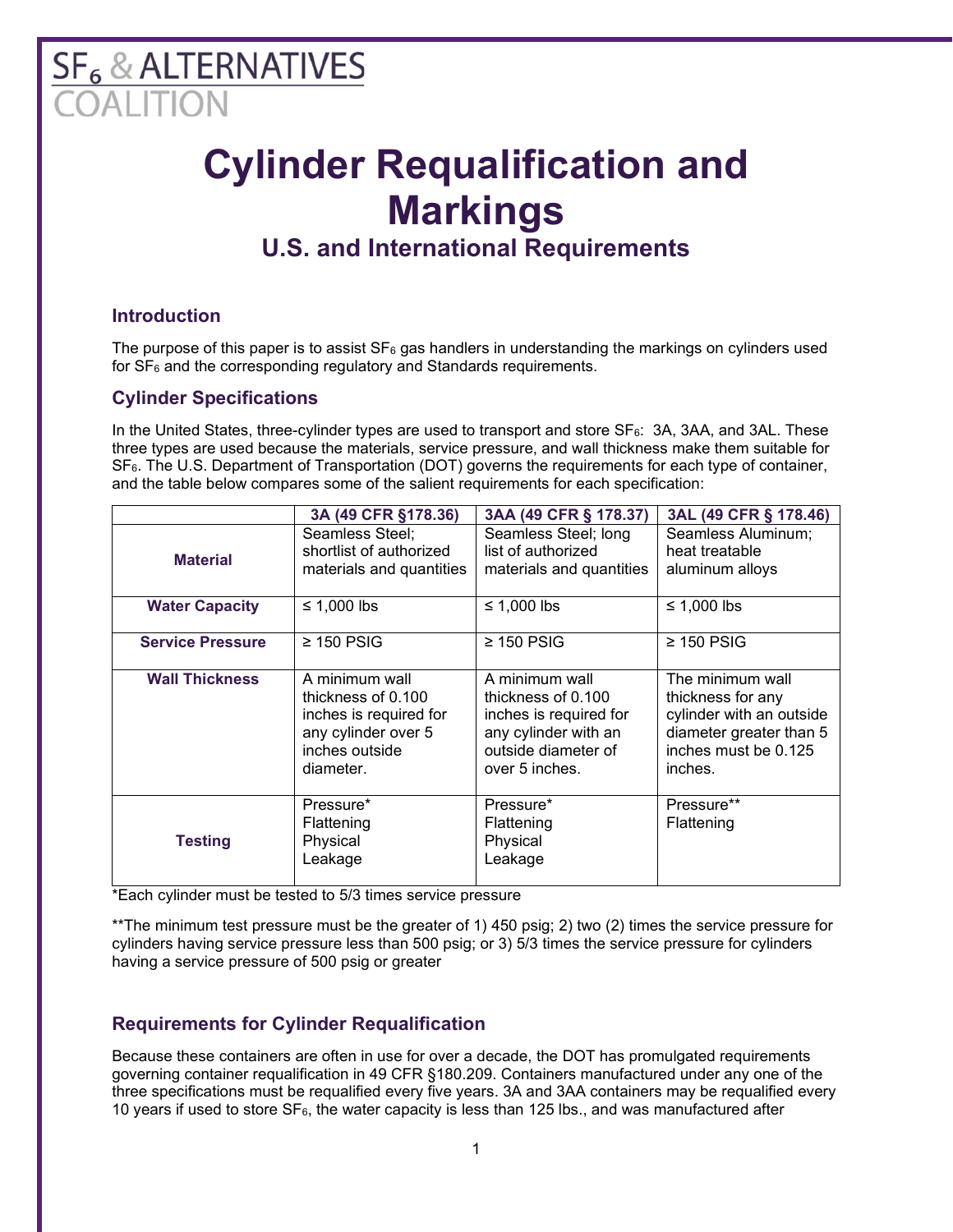December 3[1,](#page-1-0) 1945<sup>1,2</sup>. Generally, 3A and 3AA containers must also be requalified using hydrostatic testing at 5/3 service pressure, but this requirement is waived if the container is used to store noncorrosive gas, such as SF6[3.](#page-1-2) In this case, a visual inspection in conformance with CGA C-6 or C-6.3, as applicable, is sufficient for a period of five more years, after which time hydrostatic testing is required[4](#page-1-3).

Containers manufactured to specification 3AL have similar requalification requirements but with some differences. For example, these containers must be (hydrostatic) pressure tested—there is no option for a visual test<sup>5</sup>. Further, when they contain SF[6](#page-1-5), they must be requalified every five years<sup>6</sup>.

#### **Hydrostatic Testing**

Hydrostatic testing involves filling the vessel or pipe system with a liquid, usually water, which may be dyed to aid in visual leak detection and pressurizing the vessel to a level higher than the service pressure for 30 seconds or more. After this period, the requalifying entity releases the pressure and records cylinder expansion, followed by an internal visual inspection. A good description of this process can be found in ISO 9809 *Gas cylinders—Refillable seamless steel gas cylinders—Design, construction, and testing*.

There are a variety of firms that provide cylinder requalification services, including (but not limited to):

- a. Western International Cylinder
- b. All Safe Global
- c. Hydrostat Inc.
- d. Central Welding Supply
- e. Airgenics Inc

#### **Markings**

The U.S. Department of Transportation regulates cylinder markings to indicate compliance with requalification requirements as follows:

#### 49 CFR § 178.35(f):

- a. The specification marking must appear first, followed immediately by the cylinder service pressure—for example, DOT-3A1800.
- b. A symbol (comprised of letters and representing the cylinder manufacturer) and registered with the U.S. Dept of Transportation must be placed just below, immediately before or following the serial number.
- c. The cylinder serial number must be placed just below or immediately following the DOT specification marking.

<span id="page-1-0"></span><sup>1</sup> 49 CFR §180.209(b).

<span id="page-1-1"></span><sup>2</sup> Other conditions apply

<span id="page-1-2"></span><sup>3</sup> 49 CFR §180.209(a), Table 1

<span id="page-1-3"></span><sup>4</sup> 49 CFR §180.209(g)

<span id="page-1-4"></span><sup>5</sup> 49 CFR §180.209(a), Table 1

<span id="page-1-5"></span> $6$  Ibid.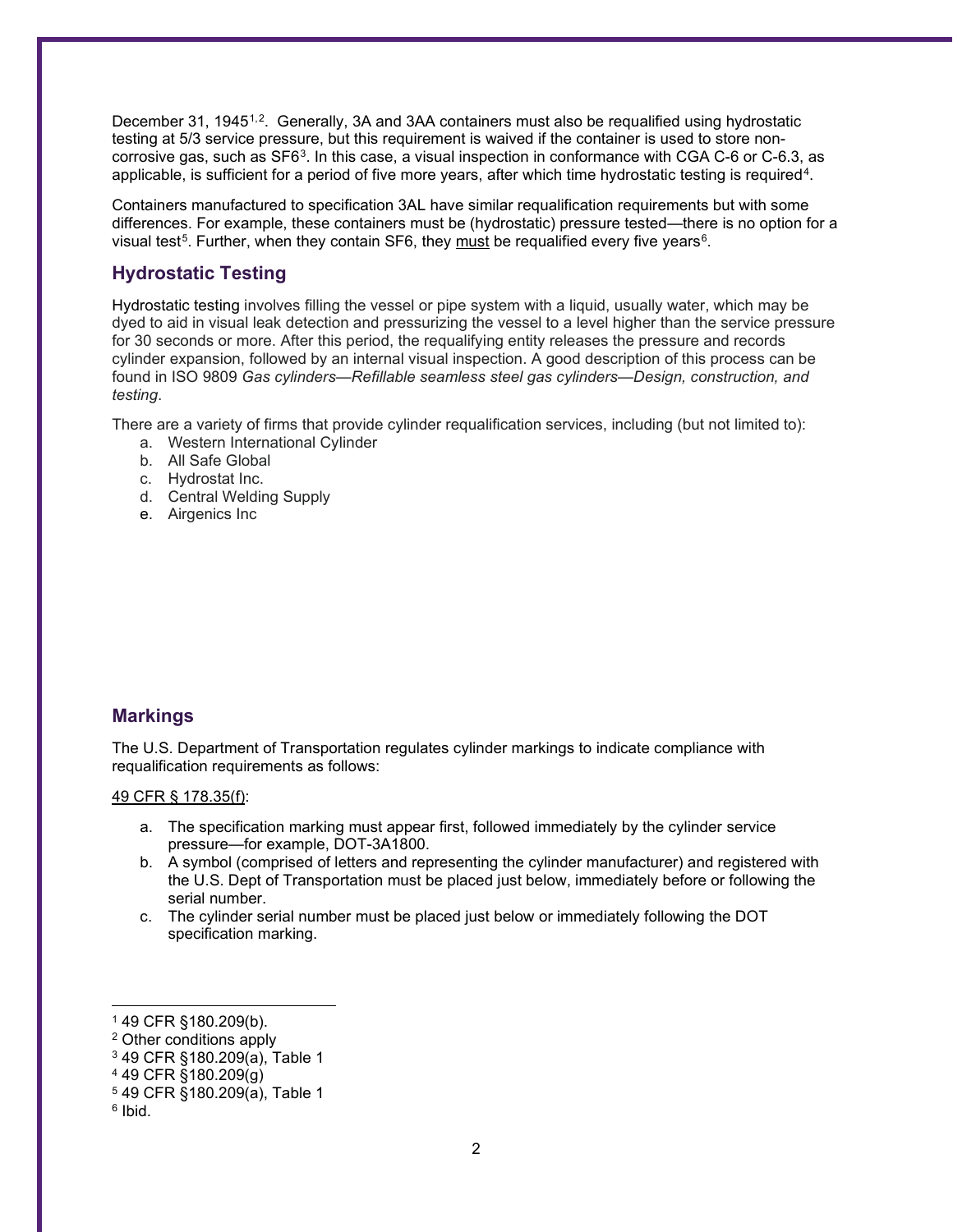

d. The inspector's official mark and date of the test (such as '5-95' for 'May 1995') must be placed near the serial number.



#### 49 CFR § 178.35(f): Cont'd

- e. The word "spun" or "plug" must be placed near the DOT specification marking when an end closure in the finished cylinder has been welded by the spinning process or affected by plugging.
- f. Markings on each cylinder must be stamped plainly and permanently on the shoulder, top head, or neck.
- g. The size of each marking must be at least 0.25 inches or as space permits.

49 CFR §180.209(b)(vi): when a cylinder is requalified every 10 years, instead of every five, a fivepointed star must be stamped at least one-fourth of an inch high immediately following the test date.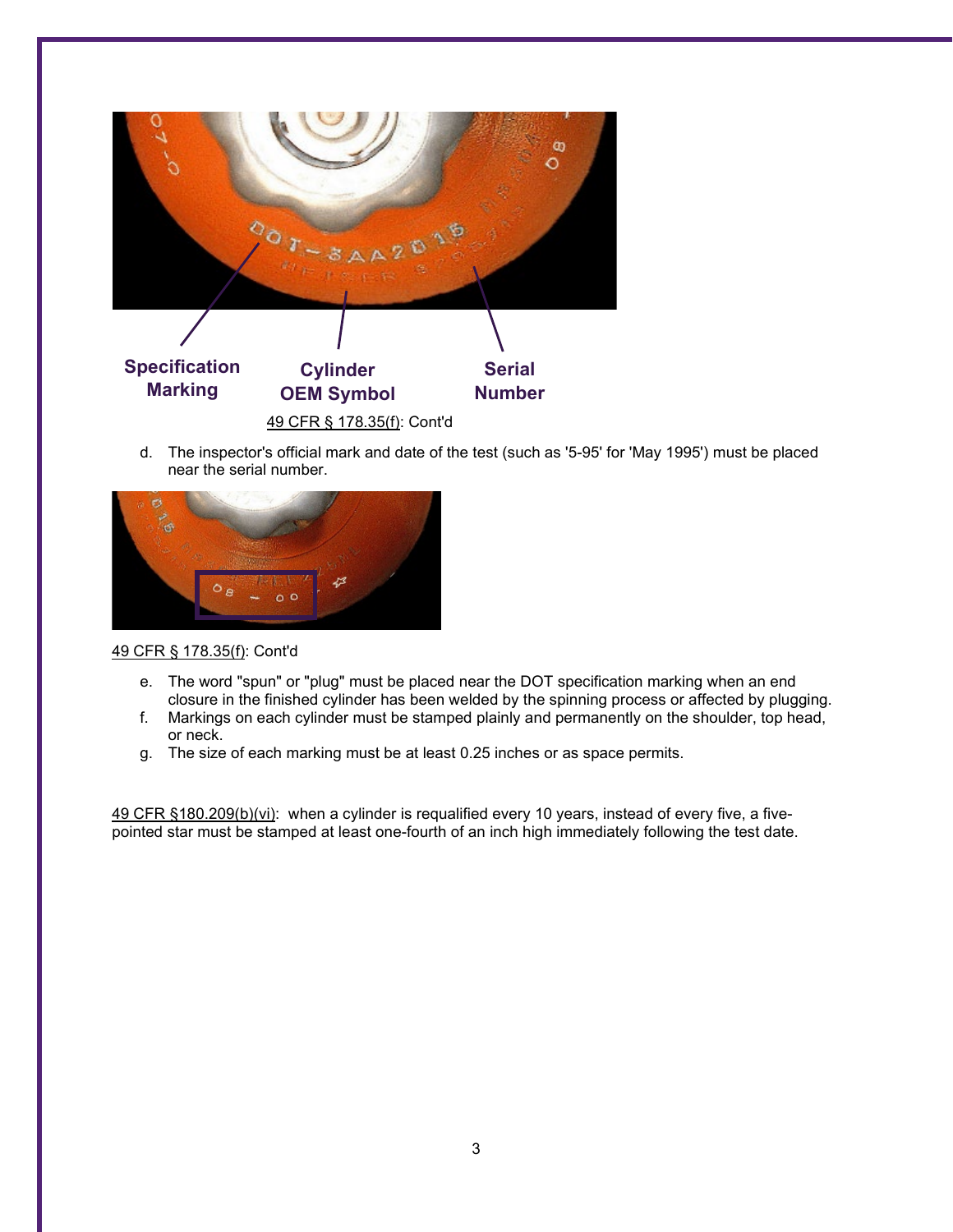

**Note:** A cylinder may be sent for requalification while still within the prior five- or ten-year qualified period. As a result, some requalifiers do not remove or otherwise cross out the prior requalification date. Rather, they stamp a new requalification date (usually to the right of the prior date). The correct date is the most recent stamped date. All others are no longer applicable.

49 CFR §180.213(d): Each requalified cylinder must be marked with the qualifier identification number set in a square pattern between the month and year of the requalification date.



#### **U.N. Pressure Receptacles**

The Code of Federal Regulations allows for the use of U.N. pressure receptacles (i.e., cylinders that comply with ISO specification and marking Standards) as an alternative to U.S DOT requirements discussed above. For example, 49 CFR § 178.71(g) requires that U.N. refillable seamless steel cylinders (commonly used for  $SF<sub>6</sub>$  storage) comply with the ISO 9809 series of Standards for design, construction, and testing.

49 CFR § 178.71(q) addresses the marking requirements of U.N. pressure receptacles and largely mirrors ISO 13769 *Gas cylinders—Stamp marking*. While there is substantial overlap between US DOT regulations and the ISO Standard, the latter entails a specific marking sequence while the former groups the markings into three rows but leaves it open to the manufacturer to choose the sequence within each row. Note that there are two differences between U.S. Code requirements and ISO 13769. First, the DOT requirements put the manufacturer approval number (#3 below) on the bottom row while the ISO Standard places it at the top. Second, ISO does not require the identity mark or stamp of the independent inspection agency (#4 below). It's also important to note that ISO 13769 does not require *all* of the markings illustrated in the figure below, pending the availability of space on the cylinder. An asterisk (\*) designates these below.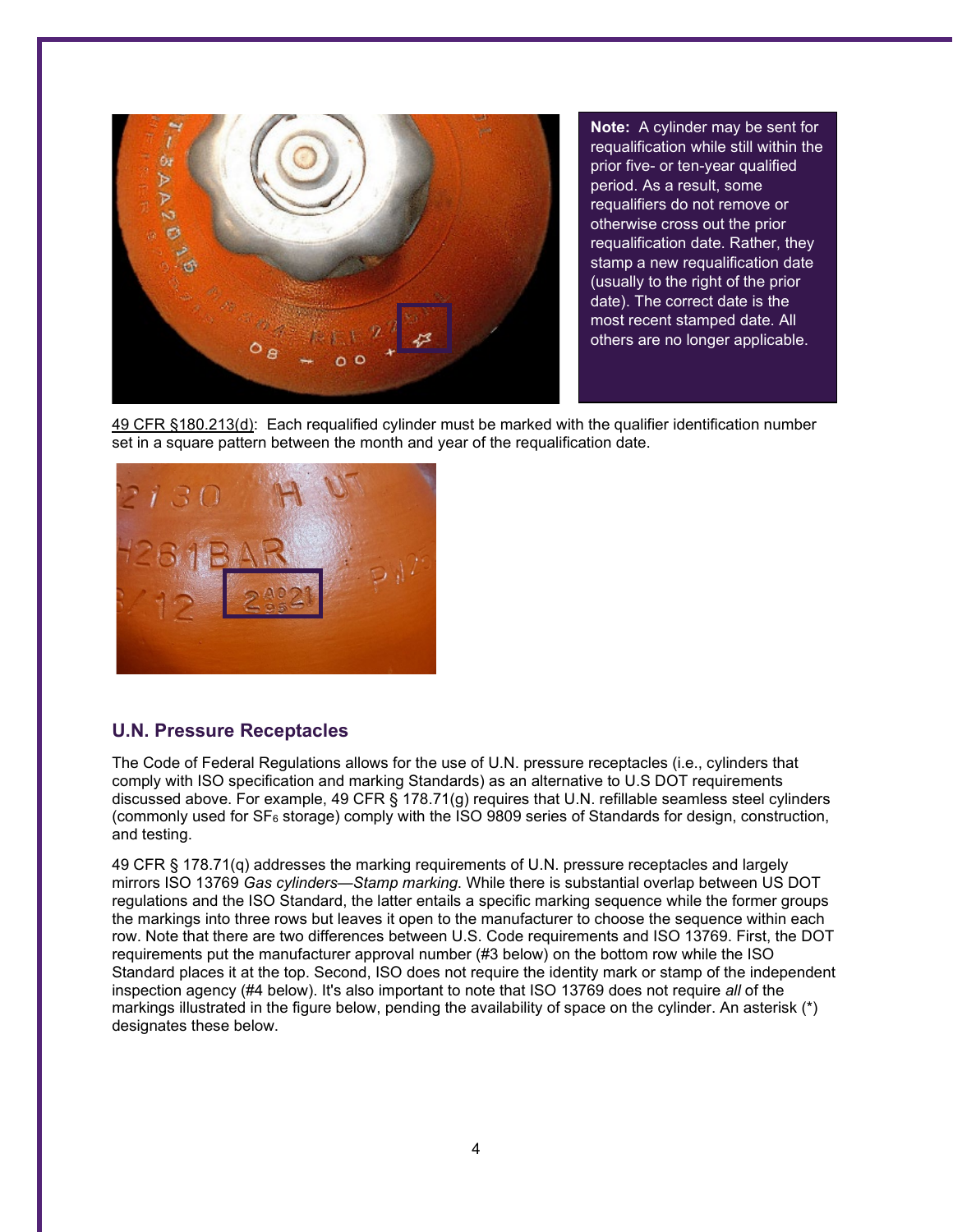

- 1. The 'U.N.' packaging symbol
- 2. The ISO Standards, i.e., 9809
- 3. The mark of the country where the approval is granted and the manufacturer approval number
- 4. The identity mark or stamp of the independent inspection agency (IIA)
- 5. The date of the initial inspection, the year (four digits) followed by the month (two digits) separated by a slash, for example, "2006/04"
- 6. The test pressure in bar, preceded by the letters "P.H." and followed by the letters "BAR"
- 7. (Not applicable to  $SF_6$ )
- 8. The empty or tare weight
- 9. The minimum wall thickness of the pressure receptacle in millimeters followed by the letters "MM"
- 10. The working pressure in bar proceeded by the letters "P.W."
- 11. (Not applicable to  $SF_6$ )
- 12. Identification of the cylinder thread type
- 13. The country of manufacture
- 14. The serial number
- 15. The letter "H" shows compatibility of the steel
- 16. Identification of aluminum alloy, if applicable
- 17. Stamp for nondestructive testing, if applicable
- 18. (Not applicable to  $SF<sub>6</sub>$ )
- 19. (Not applicable to  $SF_6$ )
- 20. (Not applicable to  $SF_6$ )
- 21. (Not applicable to  $SF_6$ )

#### **Requalification for U.N. Pressure Receptacles**

Requalification requirements for U.N. Pressure Receptacles are found in 49 CFR § 180.207. These include conformance to 49 CFR §180.213 (see above) for requalification markings. Pressure receptacles (when used for SF6) can be requalified every 10 years, in which case the five-pointed star is required as per 49 CFR §180.209(b)(vi). Requalification must utilize a hydraulic pressure test (the hydrostatic test discussed above is one option, though not the only option here).

Seamless steel pressure receptacles, commonly used for  $SF<sub>6</sub>$ , must be requalified in accordance with ISO 6406 *Gas Cylinders—Seamless Steel Gas Cylinders—Periodic Inspection And Testing.* If the